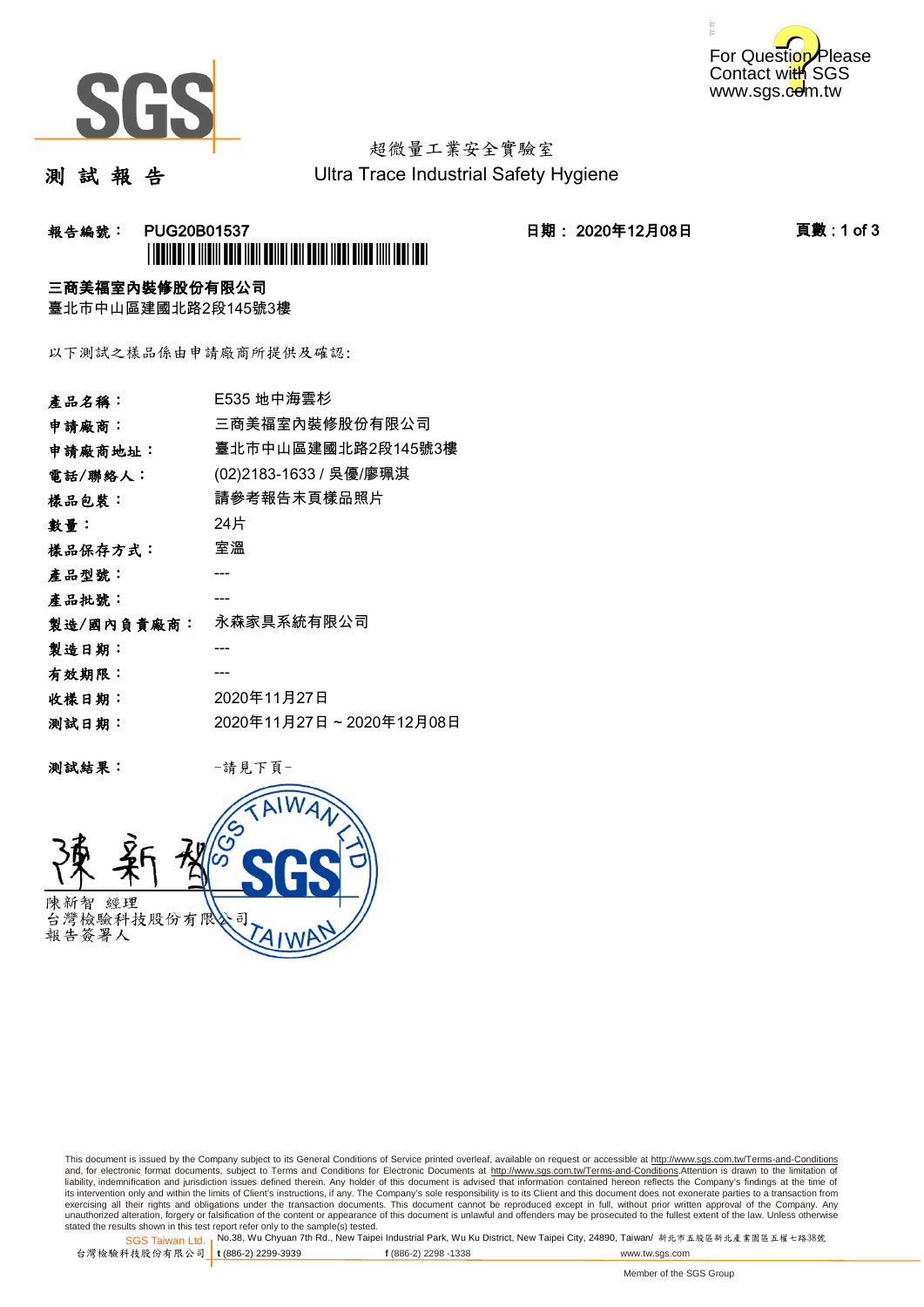

## 超微量工業安全實驗室

測 試 報 告

Ultra Trace Industrial Safety Hygiene

### **報告編號: PUG20B01537 日期: 2020年12月08日 頁數:2 of 3** \*PUG20B01537\*

#### 三商美福室內裝修股份有限公司

臺北市中山區建國北路2段145號3樓

測試結果:

| 测試項目      | CAS NO.   | 測試方法                                                                                | 測試<br>結果 | 定量/偵測<br>極限 | 單位   |
|-----------|-----------|-------------------------------------------------------------------------------------|----------|-------------|------|
| 甲醛釋出量     |           | ---                                                                                 |          |             |      |
| 甲醛釋出量-平均值 | $50-00-0$ | 本測試參考國家標準106.11.29公布建議檢驗<br><sup> </sup> 方法-CNS2215粒片板中甲醛釋出量,以分光 <br>光度計(UV/VIS)檢測。 | 0.582    | 0.0290      | mg/L |
| 甲醛釋出量-最大值 | $50-00-0$ |                                                                                     | 0.586    | 0.0290      | mg/L |

備註:

1.測試報告僅就委託者之委託事項提供測試結果,不對產品合法性做判斷。

2.本測試報告之所有檢驗內容,均依委託事項執行檢驗,如有不實,願意承擔完全責任。

3. 本報告不得分離,分離使用無效。

4.若該測試項目屬於定量分析則以「定量極限」表示;若該測試項目屬於定性分析則以「偵測極限」表示。

5.低於定量極限/偵測極限之測定值以「N.D.」或「 陰性」表示。微生物測試低於定量極限以「<定量極限值」表示。

6.甲醛釋出量:

| 記號  | 甲醛釋出量平均值丨 | 甲醛釋出量最大值 |  |  |
|-----|-----------|----------|--|--|
|     | $0.3$ 以下  | $0.4$ 以下 |  |  |
| ົ່າ | $0.5$ 以下  | $0.7$ 以下 |  |  |
| ົ   | $1.5$ 以下  | $2.1$ 以下 |  |  |

- END -

This document is issued by the Company subject to its General Conditions of Service printed overleaf, available on request or accessible at http://www.sgs.com.tw/Terms-and-Conditions and, for electronic format documents, subject to Terms and Conditions for Electronic Documents at http://www.sgs.com.tw/Terms-and-Conditions.Attention is drawn to the limitation of liability, indemnification and jurisdiction issues defined therein. Any holder of this document is advised that information contained hereon reflects the Company's findings at the time of<br>its intervention only and within t exercising all their rights and obligations under the transaction documents. This document cannot be reproduced except in full, without prior written approval of the Company. Any<br>unauthorized alteration, forgery or falsifi

SGS Taiwan Ltd. 1 stated the results shown in this test report refer only to the sample(s) tested.<br>Stated the results shown in this test report refer only to the sample(s) tested.

台灣檢驗科技股份有限公司

**t** (886-2) 2299-3939 **f** (886-2) 2298 -1338 www.tw.sgs.com